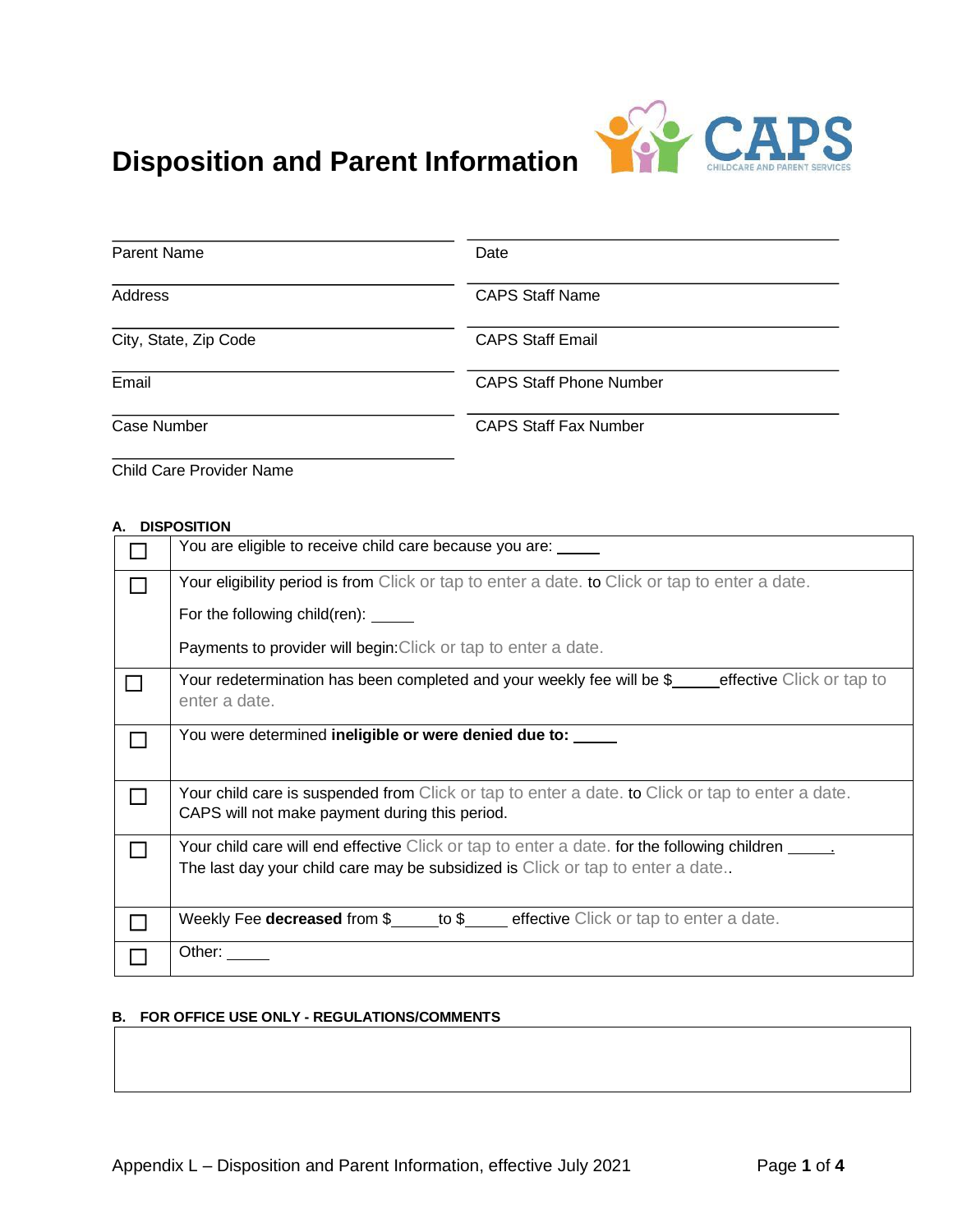# **C. PARENT INFORMATION**

You are responsible for reporting changes in your circumstances to the CAPS program within ten (10) calendar days of becoming aware of the change. Some changes, while not required to be reported, will result in an increased benefit for the family by reporting them. Changes should be reported online through Georgia Gateway, or by phone, fax, email, mail, or in person.

# **FAILURE TO REPORT CHANGES MAY RESULT IN LOSS OF CHILD CARE OR CAUSE YOU TO HAVE TO REPAY CAPS FOR CHILD CARE YOU RECEIVED.**

The following is a list of changes that the parent is required to report within ten (10) calendar days of becoming aware of the change:

- Change in family income where the gross annual income exceeds 85% State Median Income (SMI) for a minimum of four (4) consecutive weeks
- Change in activity that is not temporary (e.g., loss of employment, graduation from school or training activity)
- Request for change in child care provider
- Any change in the child care arrangements (including change in child care provider's location, change in the relationship of the provider and the child, cost, or change in need for care).
- There is no longer a need for CAPS services
- Family moves out of the state of Georgia
- Contact information (e.g., phone number, email address, mailing address)

The following is a list of changes that the parent may (but is not required to) report:

- Change in family income where the gross annual income is at or below 85% SMI
- Child birth, adoption, or addition of a new child
- Marriage
- Change in activity requirement that is temporary and the activity may resume

You have the right to choose any eligible child care provider within the limits prescribed in [CAPS](https://caps.decal.ga.gov/assets/downloads/CAPS/11-CAPS_Policy-Participating%20Providers.pdf)  [Participating Provider Policy \(CAPS/00-11\)](https://caps.decal.ga.gov/assets/downloads/CAPS/11-CAPS_Policy-Participating%20Providers.pdf) and CAPS Provider Rights and Responsibilities Policy (CAPS/00-12). The child care provider you have chosen is a private business. It is not affiliated with, nor is it an agent of the Childcare and Parent Services program.

Your child should attend the child care program regularly. If your child must be absent, give the provider and CAPS as much advance notice as possible. Some providers may request signed statement of absences. Fees should be paid IN ADVANCE. Please pay all applicable fees on time. Some programs charge for extra services, such as late pick-ups. CAPS does not pay for these extra charges. Parents are responsible for costs associated with provider services not covered by CAPS.

#### **PROCEDURES FOR REQUESTING AN APPEAL OR FILING A GRIEVANCE ARE INCLUDED WITH**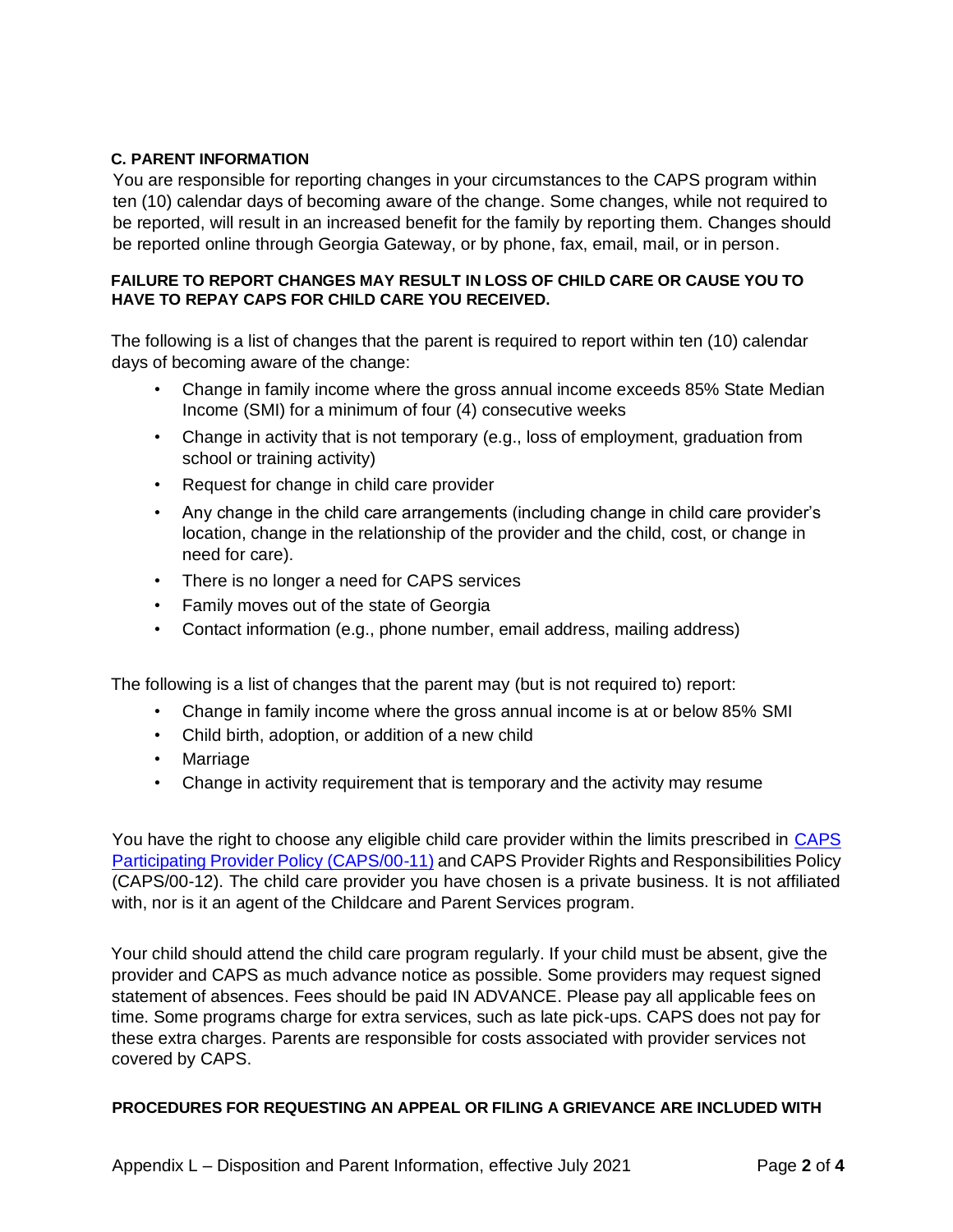# **THIS FORM.**

### **D. APPEAL OR GRIEVANCE REQUEST**

You have the right to request an appeal or file a grievance if you do not agree with the decision made on your child care application/case. If the decision made on your application/case is appealable, your appeal will be forwarded to The Office of State Administrative Hearings. If the decision is not appealable, it will be treated as a grievance and reviewed by the Child Care and Parent Services (CAPS) Adverse Action and Claims unit at DECAL.

All appeal or grievance requests must be in writing. **Complete and return this form within fourteen (14) calendar days from the date on this notice if you wish to file an appeal or grievance.** The request can be submitted in one of the following methods

| <b>By Mail</b>                                                                                                                                                                                         | By Fax         | <b>By Email</b>                  |
|--------------------------------------------------------------------------------------------------------------------------------------------------------------------------------------------------------|----------------|----------------------------------|
| Bright from the Start: Georgia Department of<br>Early Care and Learning<br>Attn: CAPS Adverse Action and Claims<br>2 Martin Luther King, Jr. Dr. SE<br>East Tower, Suite 754<br>Atlanta, Georgia 30334 | 1-888-838-0051 | CAPS.adverseactions@decal.ga.gov |

# **Provide current information below:**

Home Address:

Telephone Number:

Email Address:

**Tell us why you would like to file an appeal or grievance:** 

**If an appealable action is imposed during the eligibility period, the parent may elect to continue receiving benefits at the current level until the appeal is resolved or until the end of the current eligibility period, whichever comes first. If an appealable action is imposed at redetermination, the parent may not receive benefits beyond the eligibility period preceding the redetermination. You have two options for receiving assistance pending an administrative hearing determination. Check the option you choose below**.

 $\Box$ Discontinue receiving assistance at the current level pending an administrative hearing determination.